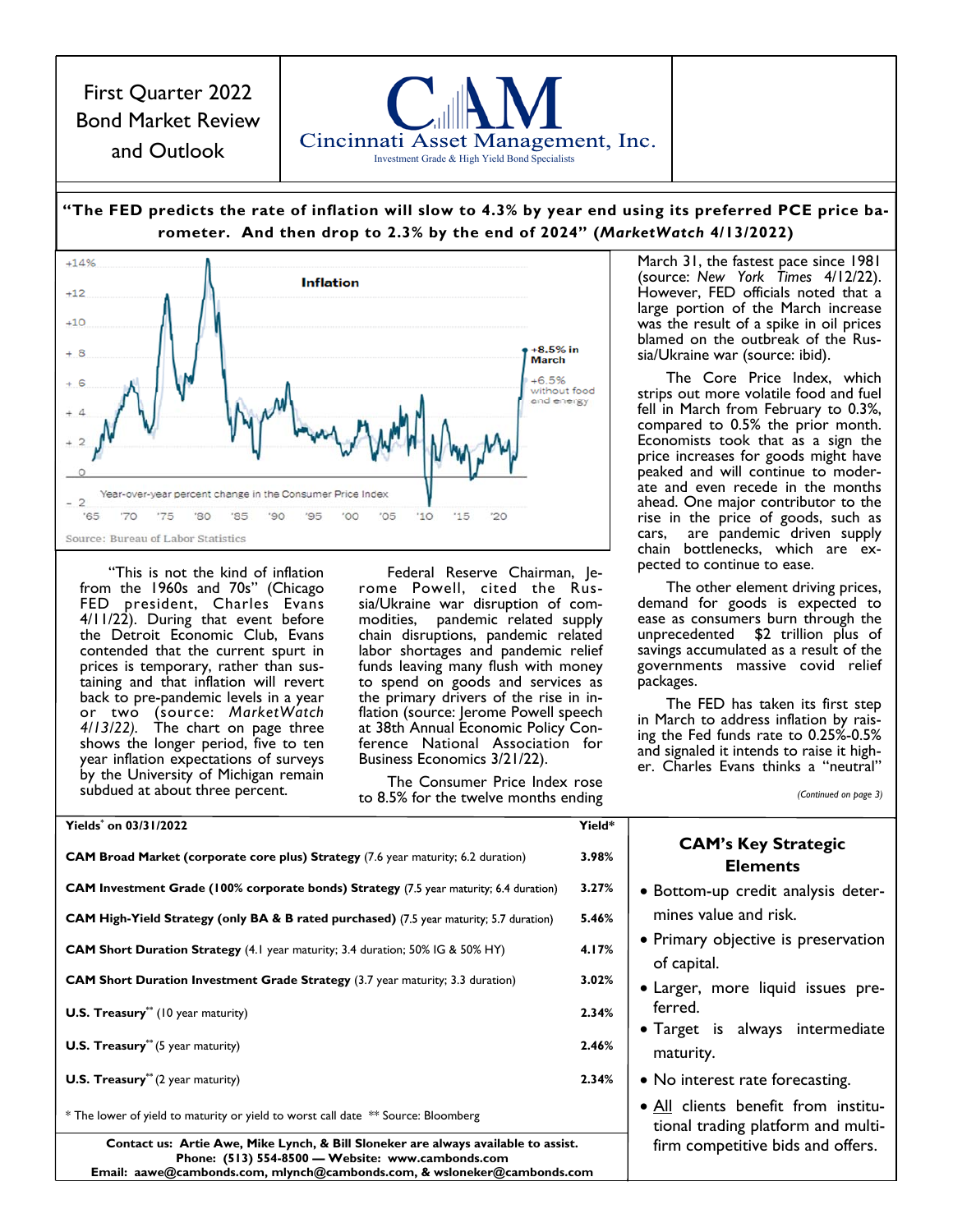# **Periods Ended March 31, 2022**

# **Page 2**

| CAM returns are after CAM's average manage-<br>ment fee & all transaction costs but before any<br>broker, custody or consulting fees. The indices<br>are unmanaged and do not take into account<br>fees, expenses, and transaction costs. | Total<br><b>Return</b><br>$(\%)$ | <b>Annualized Returns (%)</b> |                      |                    |          |
|-------------------------------------------------------------------------------------------------------------------------------------------------------------------------------------------------------------------------------------------|----------------------------------|-------------------------------|----------------------|--------------------|----------|
|                                                                                                                                                                                                                                           | IQ '22                           | $\mathbf{I}$<br><b>YEAR</b>   | $3-$<br><b>YEARS</b> | 5-<br><b>YEARS</b> | 10-YEARS |
| <b>CAM Broad Market Strategy-Net</b><br>1/3 high yield, 2/3 investment grade                                                                                                                                                              | $-6.53$                          | $-3.89$                       | 2.93                 | 3.13               | 3.30     |
| <b>CAM High Yield "Upper Tier" Strategy—Net</b><br>only purchase BB and B; no purchases of CCC & lower                                                                                                                                    | $-6.11$                          | $-2.24$                       | 4.25                 | 4.08               | 3.61     |
| Bloomberg US Corporate High Yield Index                                                                                                                                                                                                   | $-4.84$                          | $-0.66$                       | 4.58                 | 4.69               | 5.75     |
| <b>CAM Investment Grade Strategy—Net</b><br>100% corporate bonds                                                                                                                                                                          | $-6.75$                          | $-4.65$                       | 2.29                 | 2.73               | 3.14     |
| Bloomberg US Corporate Index                                                                                                                                                                                                              | $-7.69$                          | $-4.20$                       | 3.03                 | 3.34               | 3.65     |
| <b>CAM Short Duration Strategy-Net</b><br>1/2 investment grade, 1/2 high yield                                                                                                                                                            | $-4.17$                          | $-2.64$                       | 2.88                 | 2.87               | 2.43     |
| <b>CAM Short Duration Investment Grade</b><br>Strategy-Net 100% corporate bonds                                                                                                                                                           | $-4.38$                          | $-4.43$                       | 1.25                 | 1.64               | 2.01     |

**Relative Performance Review 03/31/2022**  The allocation effect of CAM's maturity profile

CAM's **Investment Grade Strategy** ("**IG"**) produced a gross total return of -6.69% in the quarter ended March 31, 2022, compared to - 7.69% for the Bloomberg U.S. Corporate Index. CAM always positions a majority of the portfolio within intermediate maturities of 5-10 years. Longer dated securities (10+ years) returned - 11.61% for the period, dramatically underperforming the broader index. CAM's zero weighting in this duration bucket produced a +142 basis point contribution to excess return. The LTM return for the CAM IG strategy was -4.43% compared to the Index return of -4.20%. Over this period shorter-dated securities (1-3 years) returned -2.91%, widely outperforming the broader index. CAM's underweight and positioning within that duration bucket produced a -21 basis point contribution to excess return.

The **High Yield Strategy** ("**HY"**) delivered a this period, the allocation effect of our structural gross total return of -6.04% in Q1 while the avoidance of Caa and lower rated credit produced Bloomberg US Corporate High Yield Index returned -4.84%. The modified duration of CAM's portfolio was 5.7 while that of the index was 3.9.

served as a -130 basis point impact to CAM's portfolio relative to the index during the quarter. The HY LTM return was -1.95% while the Bloomberg US Corporate High Yield Index returned -0.66%. In this period, the allocation effect of CAM's maturity profile was a -123 basis point contribution to excess return.

Our **Broad Market Strategy ("BM")** – a 67%- 33% blend of IG-HY bonds – produced a gross total return of -6.46% for the quarter compared to -6.75% for the Bloomberg blended Index. Our BM strategy invests in intermediate maturities between 5-10 years, and currently less than 1% of assets are allocated to maturities 10 years and longer. The allocation effect of not investing in longer dated maturities (10+ years) was a +118 basis point contribution to excess return. The LTM return for the CAM Broad Market strategy was -3.63% compared to blended Index return -3.02%. For a -11 basis point contribution to excess return.

#### **Better Asset Allocation Might Result from More Exacting Analysis**

The chart to the right shows that BA and B rated bonds have outperformed the Bloomberg US Aggregate Index for all periods shown. Even inclusive of the annualized double digit S&P 500 returns over the past 10-years, they modestly underperformed the S&P 500 for the 20-year period. Notably, they have done so with about half the volatility of that Index (Ibbotson), suggesting that better credit quality high yield bonds deserve consideration as a core holding in an investor's portfolio allocation over a complete market cycle.

The chart also indicates that CAA rated securities outperformed B rated and BA rated bonds for all periods. However, not shown in the table is the pronounced volatility that has characterized the CAA subsector. For example, during 2008, when the High Yield Index was down 26%, CAA rated bonds were down 44%, and during 2009, the Index was up 58% while CAA bonds were up 91%. In each calendar year since 1997, CAA rated bonds ranked either best or worst in Credit Sights Annual Excess Return Rankings for US corporate credit tiers, a trend that was finally upset in 2019, although it returned in 2020 and 2021.

The CAM **Short Duration Strategy** ("**SD"**) blends equal weights of IG and HY bonds with a target duration of 3 years. The strategy's gross total return for the quarter was -4.11% while the Index, a similar blend of the intermediate components of Bloomberg IG and HY corporates, returned -4.07%. CAM's positioning within the Consumer Cyclical Services and Automotive industries had the largest positive impacts, generating +14 and +12 basis point contributions to excess return, respectively. The LTM gross total return was -2.38% compared to the blended Index return of -2.15%. CAA credit returns were mixed during the period, with CAA outperforming the broader index, while CA dramatically underperformed. CAM's avoidance of these lower quality tiers produced a combined -12 basis point contribution to excess return during the period.

The **Short Duration Investment Grade Strategy** ("**SD-IG**") delivered a gross total return of -4.32% for Q1 while the Bloomberg U.S. Corporate 1-5 Index returned -3.73%. CAM's selection and weighting within the Banking and Technology industries drove -17 and -10 basis point contributions to excess return, respectively. Over the LTM period, SD-IG underperformed the Index, by delivering - 4.19% gross total return versus an Index return of -3.61%. Given the move in interest rates, longer duration credit underperformed during the period, and CAM's positioning within the 3-5 and 5-7 year duration buckets produced a combined -17 basis point contribution to excess return versus the index.

| <b>Bloomberg Bond Indices Returns</b>          |         |        |  |
|------------------------------------------------|---------|--------|--|
| vs. CAM Gross (annualized %)                   |         |        |  |
| Periods ended 03/31/2022                       | l 0-yrs | 20-yrs |  |
| <b>U.S. Aggregate</b>                          | 2.24    | 4.00   |  |
| <b>U.S. Corporate</b>                          | 3.65    | 5.12   |  |
| <b>CAM</b> Investment<br><b>Grade Strategy</b> | 5.80    | 5.02   |  |

# **Total Return of High-Yield Bonds by Credit Quality**

(periods ended 03/31/2022) Source: Credit Suisse First Boston **(annualized %)**

|                                | $($ allilualizeu $/6$ l |          |          |
|--------------------------------|-------------------------|----------|----------|
| <b>High-Yield Bond Sectors</b> | 5-years                 | 10-years | 20-years |
| <b>BA-rated bonds</b>          | 4.76                    | 5.58     | 7.21     |
| <b>B-rated bonds</b>           | 4.56                    | 5.32     | 6.87     |
| <b>CAA-rated bonds</b>         | 6.19                    | 6.67     | 8.24     |
| <b>CA &amp; D-rated bonds</b>  | $-12.22$                | $-9.62$  | $-3.49$  |

## **Performance of Other Asset Classes**  (periods ended 03/31/2022) Source: Bloomberg & Lipper

| S & P 500 Stocks                | 15.99 | 14.64 | 9.22 |
|---------------------------------|-------|-------|------|
| <b>Bloomberg U.S. Aggregate</b> | 2.14  | 2.24  | 4.00 |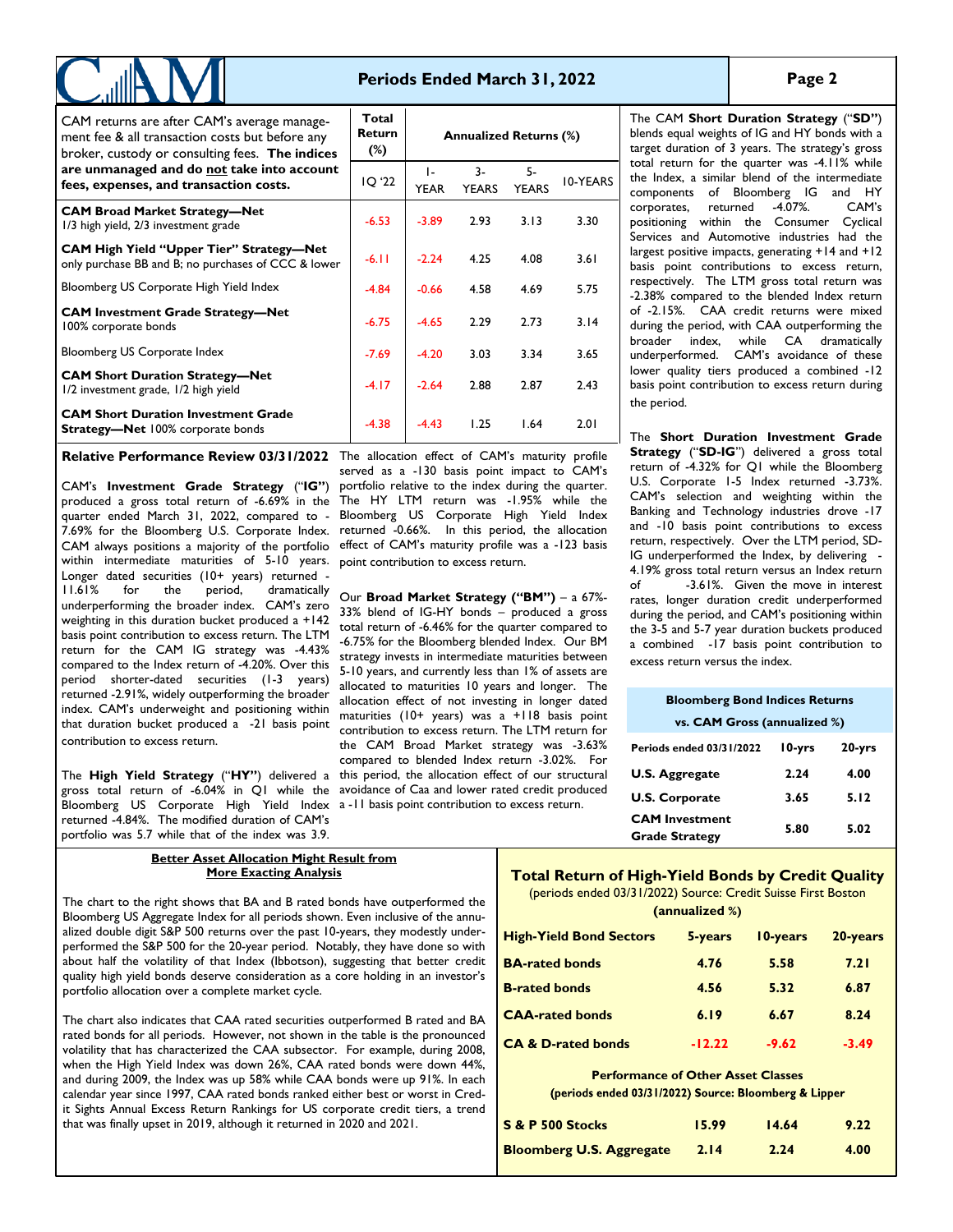## **Yield Spreads Over U.S. Treasuries:**

Credit Rating

20 Year

Average

Spread

The March 31 spread levels (shown at the right) enhance the value of corporate bonds versus U.S. Treasuries. As of 3/31/2022 spreads widened for credit quality of all stripes reflecting investors' uncertainty about growth and inflation. The 10-year U.S. Treasury ended Q1 2022 at 2.34% compared to 1.51% at Q4 2021. The 10-year yield has been rising since the low point of 0.52% on August 4, 2020.

Widening spreads and higher Treasury yields combine to provide a more compelling entry point into corporate bonds than has existed since the spring of 2019.

# Figure 7. Longer-run expectations remain wellanchored in their historical ranges Percent **Monthly**  $5.0$



*(Continued from page 1)*

Fed funds rate that doesn't boost inflation is 2.25%-2.5% (source: *MarketWatch* 4/11/22).

Another pandemic driven anomaly involves the workforce. The tight labor market is driving wages higher, contributing to inflationary pressures. The FED reported in March that there

were a "record 1.7 posted job openings for each person who is looking for work" (source: Jerome Powell Federal Reserve System Chairman 3/21/22). He also notes that nominal wages are growing at their fastest pace in decades. He attributes the labor shortage to two factors. The first is the "strong financial position of households", obviously the result of all that pandemic

welfare aid given out. They expect this factor to fade away over time.

 $12/31/18$ 

A 1.20% 0.73% 0.70% 1.18% 0.63% BAA 1.87% 1.21% 1.20% 1.97% 1.00% BA 3.67% 2.64% 1.82% 3.54% 1.82% B | 5.09% | 3.42% | 3.13% | 3.79% | 3.24% | 5.31% | 2.94% CAA | 8.95% | 6.78% | 5.96% | 7.15% | 9.20% | 9.89% | 4.91%

12/31/20

 $12/31/19$ 

0.74% 1.13% 1.94% 3.13% 5.96%

50

 $12/31/21$ 

0.94% 1.42% 2.32% 3.42% 6.78%

03/31/22

The second factor cited is the labor participation rate, which has only partially recovered from its "sharp drop in the pandemic". The labor force supply and total demand for labor (total employment plus posted job openings) can be seem on the chart on page four. Factors include retirements, caregiving needs and fear of contracting covid.

While retirees won't return to the workforce, Powell notes that the participation rate of "prime age" workers remains well below prepandemic levels, so there is a source to grow the labor force.

So, inflation is largely being driven by three transitory factors: the pandemic disruptions, the Russia/Ukraine war and pandemic welfare payments by the Federal Government. We believe that is why the longer-run inflation expectations shown in the chart on page three remain much lower than the recently reported inflation rates.

In the first quarter U.S. bond prices fell more sharply than investors have seen in many years. The Bloomberg U.S. Government bond index returned –5.5%, its worst

*(Continued on page 4)* 

#### **Footnotes and disclosure**

Cincinnati Asset Management, Inc., ("CAM") an independent privately held corporation established in 1989, is registered with the United States Securities and Exchange Commission as an investment advisor. The CAM High Yield, Investment Grade, Broad Market, Short Duration, and Short Duration-Investment Grade composites consist of all discretionary portfolios under management, including all securities and cash held in the portfolios, and have been appropriately weighted for the size of the account. All accounts are included after they are substantially invested.

Returns are calculated monthly in U.S. dollars and include reinvestment of dividends and interest. Figures for periods of less than one year are cumulative returns. All other figures represent average annual returns. Past performance is no guarantee of future results.

When compared to indices' performance, CAM results are after deduction of all transaction costs and CAM advisory fees. CAM advisory fees used are the composite averages. Accounts managed through brokerage firm programs usually will include additional fees. "Net of fees" herein refers only to CAM's management fee. Returns audited annually. Most recent audit available upon request. S&P 500 averages are published quarterly in Barron's as supplied by Lipper Analytics. The indices and information shown for comparative purposes are based on or derived from information generally available to the public from sources believed to be reliable. No representation is made to its accuracy or completeness.

High yield bonds may not be suitable investments for all individuals. Before investing a thorough reading of all materials and consultation with an independent third party financial consultant may be appropriate. Fixed Income securities may be sensitive to changes in prevailing interest rates. When rates rise the value generally declines. For example, a bond's price drops as interest rates rise. For a depository institution, there is also risk that spread income will suffer because of a change in interest rates. The Indices are referred to for informational purposes only and the composition of the Index is different from the composition of the accounts included in the performance shown above. Index returns do not reflect the deduction of fees, trading costs or other expenses.

This material was not intended or written to be used, and it cannot be used, by any taxpayer, for the purpose of avoiding penalties that may be imposed on the taxpayer under U.S. federal tax laws.

This information is intended solely to report on investment strategies and opportunities identified by CAM. Opinions and estimates offered constitute our judgment and are subject to change without notice, as are statements of financial market trends, which are based on current market conditions. This material is not intended as an offer or solicitation to buy, hold or sell of any financial instrument. References to specific securi

"Bloomberg®" and Bloomberg US Corporate Index, Bloomberg US Corporate High Yield Index, Bloomberg US Corporate 1-5 Year Index, and Bloomberg Intermediate US Corporate High Yield Index are service marks of Bloomberg Finance L.P. and its affiliates, including Bloomberg Index Services Limited ("BISL"), the administrator of the index (collectively, "Bloomberg") and have been licensed for use for certain purposes by Cincin-<br>n tee the timeliness, accurateness, or completeness of any data or information relating to any product noted herein.

**Page 3** 

**Tightest This** 

Decade